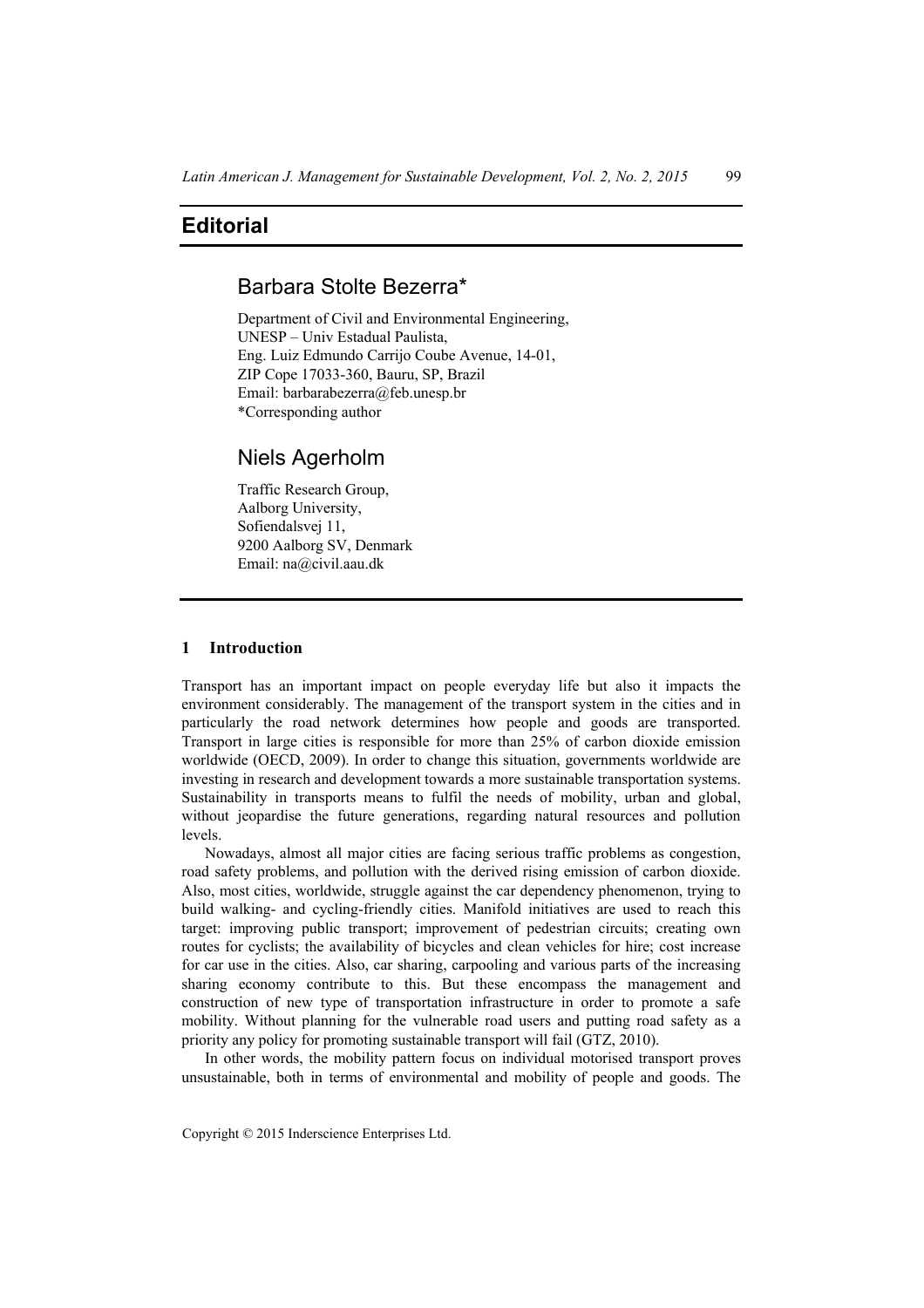### 100 *B.S. Bezerra and N. Agerholm*

traditional answer to the problems of congestion, by increasing the road capacity with the derived increased car use, which generates more bottlenecks, feeding a vicious cycle responsible for the degradation of air quality, global warming, and impaired quality of life in cities (significant increased noise levels, loss of time, deterioration of public space, accidents and stress).

### **2 A brief overview on the accepted works**

Aligned with a growing interest in sustainable development and sustainable transport, this special issue – although the focus is Latin America – intended to explore different dimensions of the topic. This special issue, besides it was open for general public as well, is composed of the best papers presented at the 9th ICTCT Extra Workshop, held in Ribeirão Preto, Brazil in April 2014. They are published in their extended and improved version here. The ICTCT – International Cooperation on Theories and Concepts in Traffic Safety is an association developed out of an international working group of traffic safety experts with the aim to identify and analyses dangerous situations in road traffic on the basis of criteria other than past accidents, analogous to the methods of air and industrial safety (ICTCT, 2015).

With this special issue, we sought to address:

- Safe mobility and sustainable management of public transportation system with the articles:
	- 1 'Accident risk and factors regarding non-motorised road users a central road safety challenge with deficient data', which deal with traffic fatalities and injured of non-motorised road users, which are an important aspect in order to promote sustainable modes of transportation.
	- 2 'Main stumbling blocks for a good traffic accident database system evidences from Brazil', which argue about the struggles that Brazilian cities have in order to developed and maintain an accident database, mainly due to the lack of cooperation among agencies involved and coordination from the state and federal government.
- Public transportation policies and users, needs, and behaviour, with the articles:
	- 1 'A brief report on the road safety of urban roads of São Paulo City involving the elderly population', where the accidents indicators involving elderly people in the city of Sao Paulo which can be used to draw public transportation policies for this particular group of road users, are presented.
	- 2 'Young drivers in ArRiyadh', where the results of the causes behind traffic safety issues of young drivers in ArRiyadh, in order to provide the basis for development of counter-measures, are presented.
	- 3 'Rehabilitation of drivers who misapply or do not use child restraint systems in cars in Austria'. The article discuss that the risk behaviour of parents that do not use child restrains lie in lack of knowledge of physical principles, ignorance of existing traffic laws, or wrongly assuming that technical in-car systems like airbags are enough to protect the children inside the car.